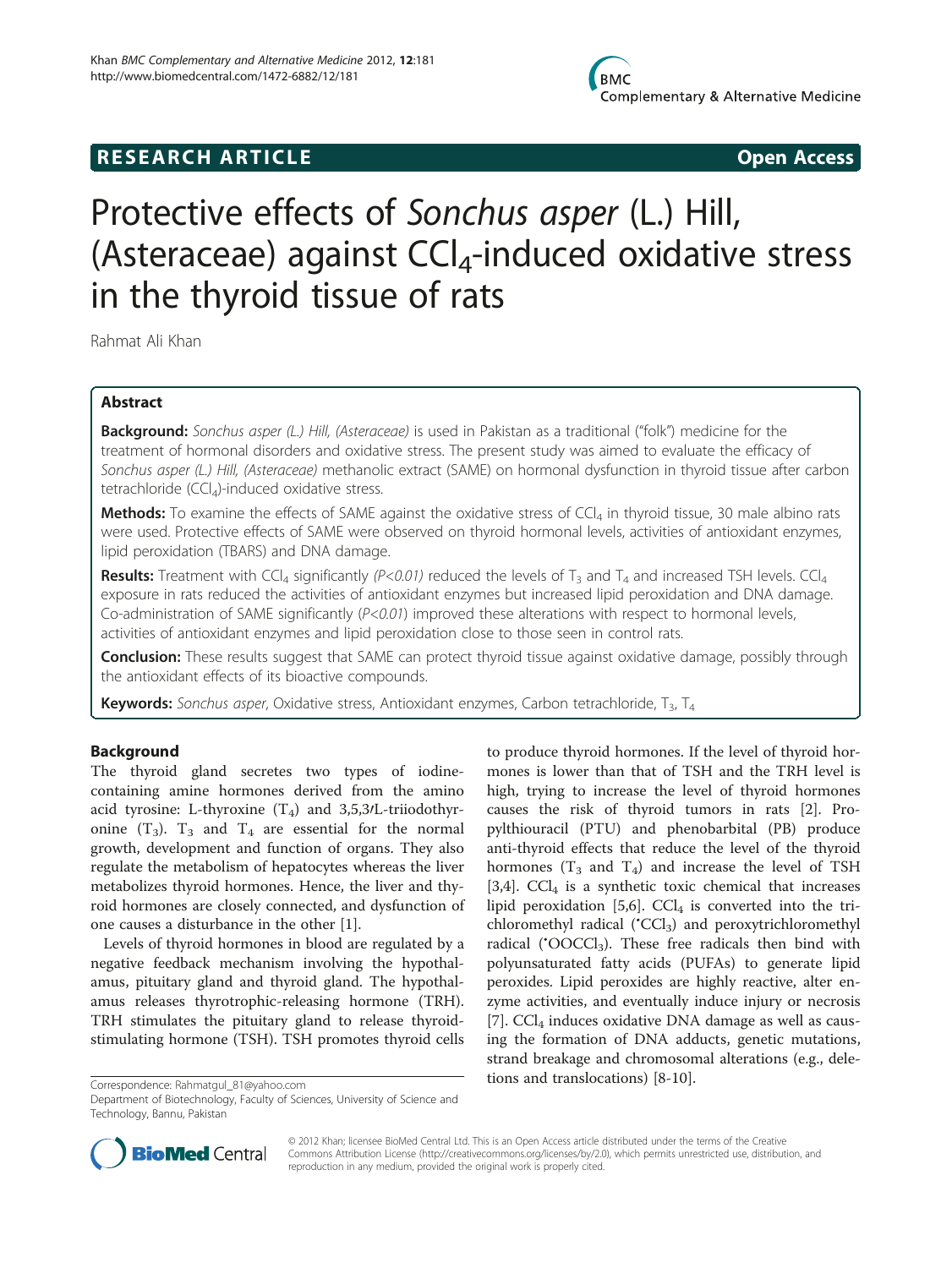Various corticosteroids, vaccines and antiviral drugs have been used as chemotherapeutic agents, but have adverse side effects. Therefore, herbal products and traditional ("folk") medicines which are more effective are used as substitutes for chemical agents. Sonchus asper (L.) Hill, (Asteraceae) is used for the treatment of bronchitis [[11](#page-6-0)], gastrointestinal infection and cardiac dysfunction [[12](#page-6-0)], kidney diseases [[13](#page-6-0)] and cancer [\[14,15](#page-6-0)]. The effectiveness of this herb could be due to the presence of sesquiterpene lactone glycosides, ascorbic acid and carotenoids.

# Methods

#### Plant collection

Plants of Sonchus asper maturity were collected from Wah cantt District Rawalpindi (Pakistan) during the month of June, 2011. Plants were identified and a specimen was submitted vide 147 at Herbarium of Pakistan, Quaid-i-Azam University Islamabad, Pakistan. Arial parts of plant (leaves, stem, flowers and seeds) were shade dried at room temperature for two weeks, chopped, grinded mechanically of mesh size 1 mm as described by Antonio et al. [\[16](#page-6-0)].

#### Preparation of plant extract

1.5 kg Sonchus asper leaves powder was extracted in separatory funnel with 2.0 litre of absolute methanol with refluxing for 5 h. The extract was cooled at room temperature, filtered and evaporated under reduced pressure in rotary evaporator to Sonchus asper methanolic extract (SAME). SAME was stored at 4°C for in vivo studies [\[17](#page-6-0)].

#### Animals

Six week old, 30 male albino rats (190–200 g) were provided by National Institute of Health Islamabad and were kept in ordinary cages at room temperature of  $25 \pm 3^{\circ}$ C with a 12 h dark/light cycle. They were allowed to standard laboratory feed and water. The study protocol was approved by Ethical committee of Quaid-i-azam University Islamabad for laboratory animal feed and care.

#### Experimental design

To study the antioxidant effects of SAME, male albino rats were equally divided into 05 groups (6 rats). Group 1 received only raw water and free access to food materials. Group II received  $\text{CCl}_4$  3 ml/kg intraperitoneally in olive oil (Monday and Thursday). Group III and IV were given orally 100; 200 mg/kg b.w. (in DMSO), Sonchus asper methanolic extracts (SAME) after 48 h of  $\text{CCl}_4$ treatment (Wednesday and Saturday) as above. Groups V received only SAME in DMSO at a dose of 200 mg/kg b. w. (Wednesday and Saturday) [[13\]](#page-6-0). After 24 h of the last treatment, all the animals were weighted, sacrificed; collected their blood, weighted and perfuse thyroid gland in ice-cold saline solution. Half of thyroid portion were treated with liquid nitrogen for further enzymatic and DNA damage analysis while the other portion was processed for histology.

#### Assessment of serum thyroid hormones

Serum analysis of Various thyroid hormones' such as T4, T3 and TSH were estimated by commercial radio amino assay kits 10227-Czch Republic (IM1447-IM3286), 10227-Czch Republic (IM1699-IM3287) and 10227- Czch Republic (IM3712-IM3713) Kit purchased from IMMUNOTECH Company respectively.

#### Assessment of antioxidant enzymes

70 mg of thyroid tissue were homogenized in 10 volume of 100 mmol  $KH_2PO_4$  buffer containing 1 mmol EDTA (pH 7.4) and centrifuged at  $12,000 \times g$  for 30 min at 4°C. The supernatant was collected and used for the following experiments as described below. Protein concentration was determined using crystalline BSA as standard.

# Catalase assay (CAT)

CAT activities were determined by the method of Chance and Maehly [\[18\]](#page-6-0) with some modifications. The reaction solution of CAT activities contained: 2.5 ml of 50 mmol phosphate buffer (pH 5.0), 0.4 ml of 5.9 mmol  $H<sub>2</sub>O<sub>2</sub>$  and 0.1 ml enzyme extract. Changes in absorbance of the reaction solution at 240 nm were determined after one minute. One unit of CAT activity was defined as an absorbance change of 0.01 as units/min.

#### Peroxidase assay (POD)

Activities of POD were determined by the method of Chance and Maehly [\[18\]](#page-6-0) with some modifications. The POD reaction solution contained: 2.5 ml of 50 mM phosphate buffer (pH 5.0), 0.1 ml of 20 mmol guaiacol, 0.3 ml of 40 mmol  $H_2O_2$  and 0.1 ml enzyme extract. Changes in absorbance of the reaction solution at 470 nm were determined after one minute. One unit of POD activity was defined as an absorbance change of 0.01 units/min.

#### Superoxide dismutase assay (SOD)

SOD activity of thyroid was estimated by the method of Kakkar et al. [[19](#page-6-0)]. Reaction mixture of this method contained: 0.1 ml of phenazine methosulphate (186 μmol), 1.2 ml of sodium pyrophosphate buffer (0.052 mmol; pH 7.0), 0.3 ml of supernatant after centrifugation (1500  $\times$  g for 10 min followed by  $10000 \times g$  for 15 min) of lung homogenate was added to the reaction mixture. Enzyme reaction was initiated by adding 0.2 ml of NADH (780 μmol) and stopped after 1 min by adding 1 ml of glacial acetic acid. Amount of chromogen formed was measured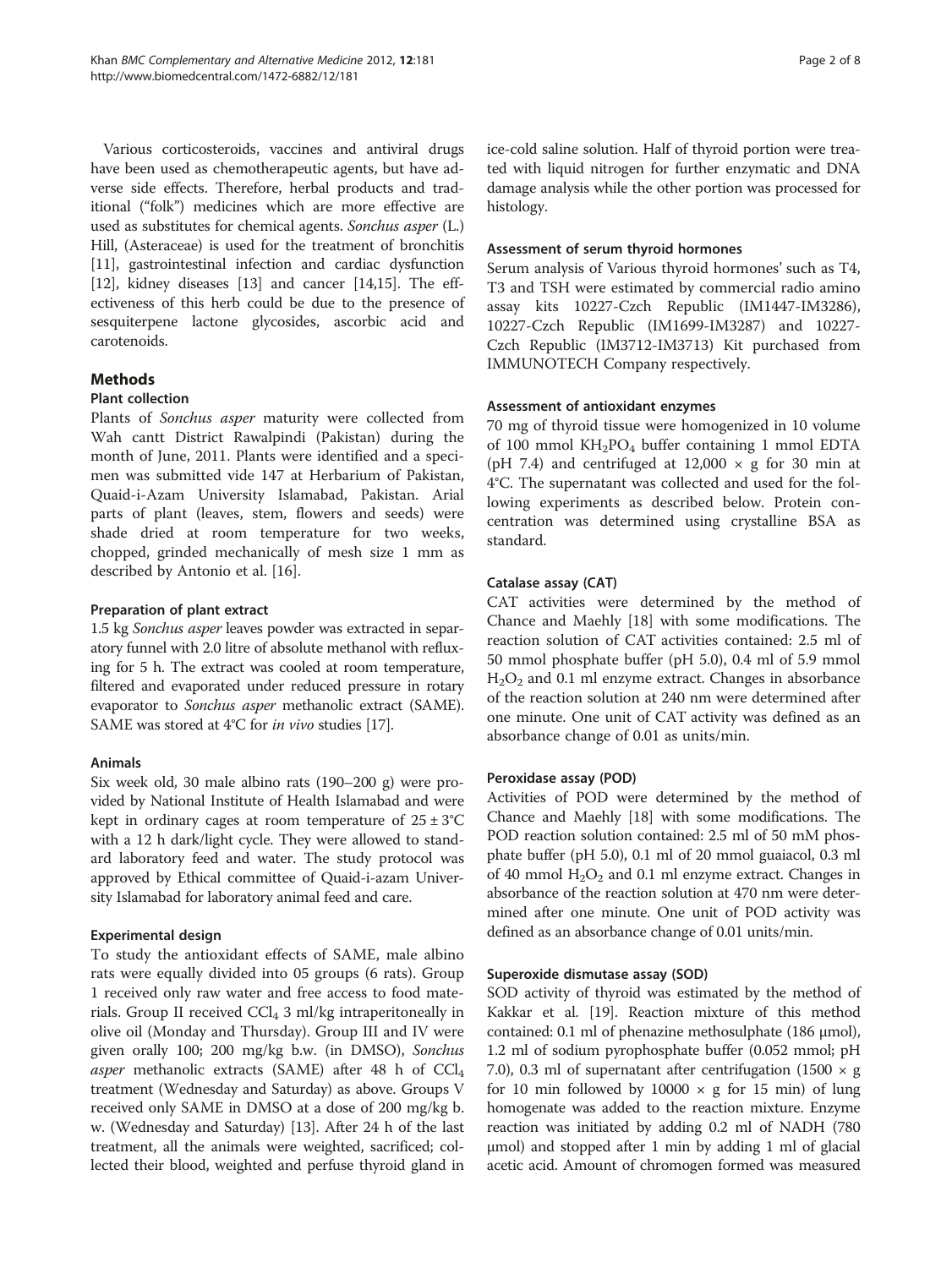by recording color intensity at 560 nm. Results are expressed in units/mg protein.

#### Glutathione-S-transferase assay (GST)

Glutathione-S-transferase activity was assayed by the method of Habig et al. [\[20\]](#page-6-0). The reaction mixture consisted of 1.475 ml phosphate buffer (0.1 mol, pH 6.5), 0.2 ml reduced glutathione (1 mmol), 0.025 ml 1-chloro-2,4-dinitrobenzene (1 mmol CDNB) and 0.3 ml of homogenate in a total volume of 2.0 ml. The changes in the absorbance were recorded at 340 nm and enzymes activity was calculated as nmol CDNB conjugate formed/min/mg protein using a molar extinction coefficient of  $9.6 \times 10^3 \text{M}^{-1} \text{cm}^{-1}$ .

#### Glutathione reductase assay (GR)

Glutathione reductase activity was determined by method of Carlberg and Mannervik [[21\]](#page-6-0). The reaction mixture consisted of 1.65 ml phosphate buffer: (0.1 mol; pH 7.6), 0.1 ml EDTA (0.5 mmol), 0.05 ml oxidized glutathione (1 mmol), 0.1 ml NADPH (0.1 mmol) and 0.1 ml of homogenate in a total volume of 2 ml. Enzyme activity was quantitated at 25°C by measuring disappearance of NADPH at 340 nm and was calculated as nmol NADPH oxidized/min/mg protein using molar extinction coefficient of  $6.22 \times 10^3$  M<sup>-1</sup>cm<sup>-1</sup>.

#### Glutathione peroxidase assay (GSH-Px)

Glutathione peroxidase activity was assayed by the method of Mohandas et al. [[22\]](#page-6-0). The reaction mixture consisted of 1.49 ml phosphate buffer (0.1 mol; pH 7.4), 0.1 ml EDTA (1 mmol), 0.1 ml sodium azide (1 mmol), 0.05 ml glutathione reductase (1 IU/ml), 0.05 ml GSH (1 mmol), 0.1 ml NADPH (0.2 mmol), 0.01 ml  $H_2O_2$ (0.25 mmol) and 0.1 ml of homogenate in a total volume of 2 ml. The disappearance of NADPH at 340 nm was recorded at 25°C. Enzyme activity was calculated as nmol NADPH oxidized/min/mg protein using molar extinction coefficient of  $6.22 \times 10^3$  M<sup>-1</sup>cm<sup>-1</sup>.

#### γ-glutamyl transpeptidase assay (γ-GT)

This was determined by the method of Orlowski and Meister  $[23]$  $[23]$  using glutamyl *p*-nitroanilide as substrate. The reaction mixture in a total volume of 1.0 ml contained 0.2 ml of homogenate which was incubated with 0.8 ml substrate mixture (containing 4 mmol glutamyl p-nitroanilide, 40 mmol glycylglycine and 11 mmol  $MgCl<sub>2</sub>$  in 185 mmol Tris–HCl buffer, pH 8.25) at 37°C. Ten minutes after initiation of the reaction, 1.0 ml of 25% TCA was added and mixed to terminate the reaction. The solution was centrifuged and the supernatant fraction was read at 405 nm. Enzyme activity was calculated as nmol  $p$ -nitroaniline formed/min/mg protein using a molar extinction coefficient of  $1.74 \times 10^3$  M<sup>-1</sup>cm<sup>-1</sup>.

#### Quinone reductase assay

The activity of quinone reductase was determined by the method of Benson et al. [\[24](#page-7-0)]. The 3.0 ml reaction mixture consisted of 2.13 ml Tris–HCl buffer (25 mmol; pH 7.4), 0.7 ml BSA, 0.1 ml FAD, 0.02 ml NADPH (0.1 mmol), and 0.l ml of homogenate. The reduction of dichlorophenolindophenol (DCPIP) was recorded at 600 nm and enzyme activity was calculated as nmol of DCPIP reduced/min/mg protein using molar extinction coefficient of  $2.1 \times 10^4$  M<sup>-1</sup>cm<sup>-1</sup>.

#### Reduced glutathione assay (GSH)

Reduced glutathione was estimated by the method of Jollow et al. [\[25](#page-7-0)]. 1.0 ml sample of homogenate was precipitated with 1.0 ml of (4%) sulfosalicylic acid. The samples were kept at 4°C for 1 h and then centrifuged at 1200  $\times$  g for 20 min at 4°C. The total volume of 3.0 ml assay mixture contained 0.1 ml filtered aliquot, 2.7 ml phosphate buffer (0.1 mol; pH 7.4) and 0.2 ml DTNB (100 mmol). The yellow color developed was read immediately at 412 nm on a SmartSpecTM plus Spectrophotometer. It was expressed as μmol GSH/g tissue.

#### Estimation of lipid peroxidation assay (TBARS)

The assay for lipid peroxidation was carried out following the method of Wright et al. [\[26\]](#page-7-0). The reaction mixture in a total volume of 1.0 ml contained 0.58 ml phosphate buffer (0.1 mol; pH 7.4), 0.2 ml homogenate sample, 0.2 ml ascorbic acid (100 mmol), and 0.02 ml ferric chloride (100 mmol). The reaction mixture was incubated at 37°C in a shaking water bath for 1 h. The reaction was stopped by addition of 1.0 ml 10% trichloroacetic acid. Following addition of 1.0 ml 0.67% thiobarbituric acid, all the tubes were placed in boiling water bath for 20 min and then shifted to crushed icebath before centrifuging at  $2500 \times g$  for 10 min. The amount of TBARS formed in each of the samples was assessed by measuring optical density of the supernatant at 535 nm using spectrophotometer against a reagent blank. The results were expressed as nmol TBARS/min/ mg tissue at 37°C using molar extinction coefficient of  $1.56 \times 10^5$  M<sup>-1</sup>cm<sup>-1</sup>.

#### Hydrogen peroxide assay  $(H<sub>2</sub>O<sub>2</sub>)$

Hydrogen peroxide  $(H_2O_2)$  was assayed by  $H_2O_2$ mediated horseradish peroxidase-dependent oxidation of phenol red by the method of Pick and Keisari [\[27](#page-7-0)]. 2.0 ml of homogenate sample was suspended in 1.0 ml of solution containing phenol red (0.28 nmol), horse radish peroxidase (8.5 units), dextrose (5.5 nmol) and phosphate buffer (0.05 mol; pH 7.0) and were incubated at 37°C for 60 min. The reaction was stopped by the addition of 0.01 ml of NaOH (10 N) and then centrifuged at 800  $\times$  g for 5 min. The absorbance of the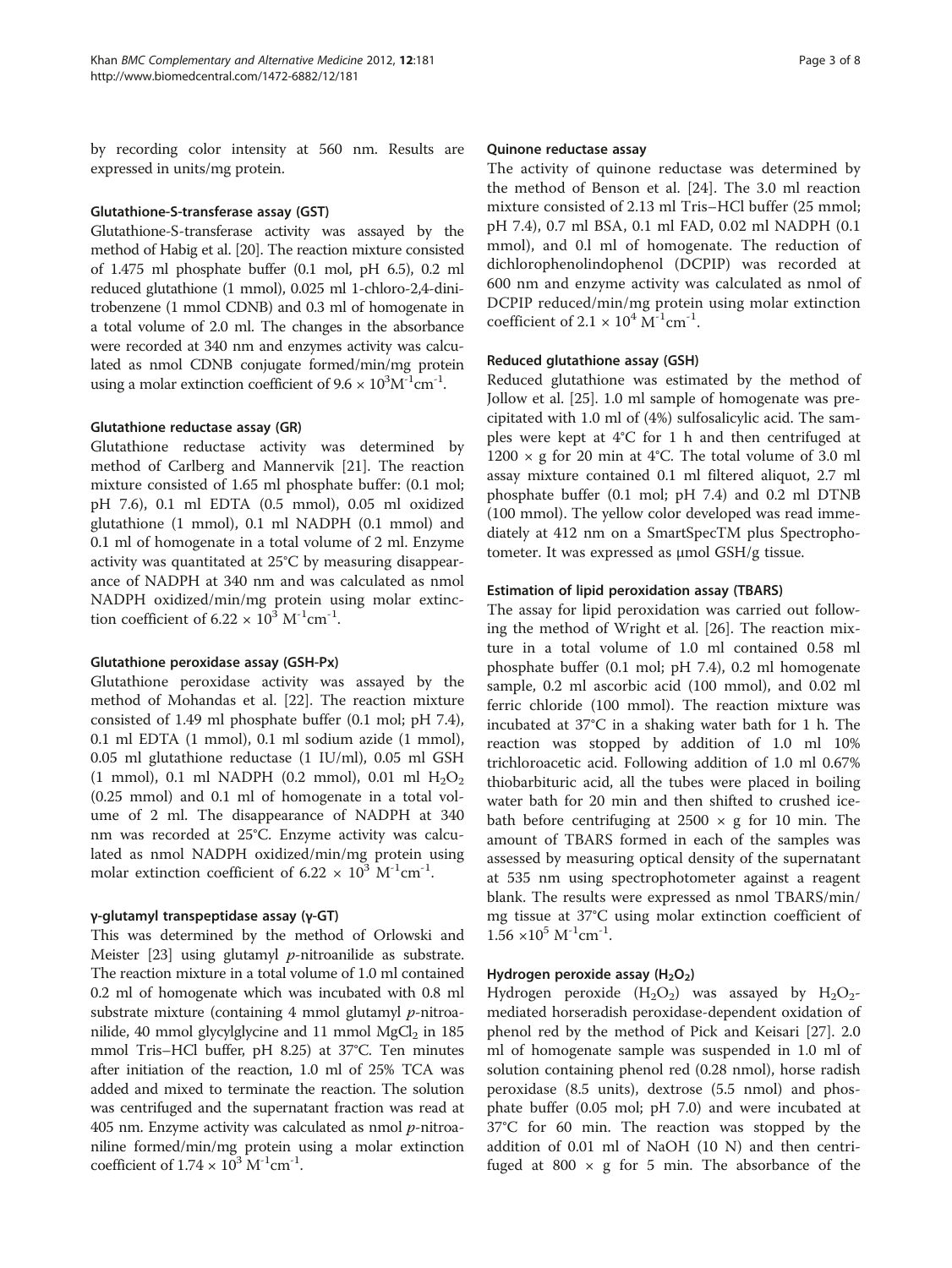supernatant was recorded at 610 nm against a reagent blank. The quantity of  $H_2O_2$  produced was expressed as nmol  $H_2O_2/m$ in/mg tissue based on the standard curve of  $H_2O_2$  oxidized phenol red.

#### Nitrite assay

Nitrite assay was conducted by using Griess reagent. Tissue and serum samples were deproteinized by equal volumes of 0.3 mol NaOH and  $5\%$  ZnSO<sub>4</sub> and centrifuged at  $6400 \times g$  for 20 min and supernatant was collected. 1.0 ml of Griess reagent was added into the cuvette and blanks the spectrophotometer at 540 nm. Then 20 μl supernatant was added in cuvette containing Griess Reagent. Nitrite concentration was calculated using a standard curve for sodium nitrite.

#### DNA fragmentation % assay

DNA fragmentation % assay was conducted using the procedure of Wu et al. [[28\]](#page-7-0) with some modifications. The thyroid tissue (50 mg) was homogenized in 10 volumes of a TE solution pH 8.0 (5 mmol Tris–HCl, 20 mmol EDTA) and 0.2% triton X-100. 1.0 ml aliquot of each sample was centrifuged at  $27,000 \times g$  for 20 min to separate the intact chromatin (pellet, B) from the fragmented DNA (supernatant, T). The pellet and supernatant fractions were assayed for DNA content using a freshly prepared DPA (Diphenylamine) solution for reaction. Optical density was read at 620nm at (Smart-SpecTM Plus Spectrophotometer catalog # 170–2525) spectrophotometer. The results were expressed as amount of % fragmented DNA by the following formula;

 $\%$  FragmentedDNA = T $\times$ 100/T + B

#### Histopathalogical determination

For microscopic evaluation thyroid tissues were fixed in a fixative (Absolute alcohol 60%, Formaldehyde 30%, Glacial acetic acid 10%) and embedded in paraffin, sectioned at 4 μm and subsequently stained with hematoxylin/eosin. Sections were studied under light microscope (DIALUX 20 EB) at 40 magnifications. Slides of all the treated

|        |  |  | Table 1 Effect of SAME on thyroid hormones TSH, T3, T4 |  |  |
|--------|--|--|--------------------------------------------------------|--|--|
| levels |  |  |                                                        |  |  |

| <b>Treatment</b>                     | TSH                | T4                  | T3                 |  |
|--------------------------------------|--------------------|---------------------|--------------------|--|
|                                      | ng/dl              | ng/ml               | ng/ml              |  |
| Control                              | $15.50 + 1.23 + +$ | $6.233 + 0.357 + +$ | $59.83 + 2.24 + +$ |  |
| 3 ml/kg $CCl4$                       | $26.17 + 1.14***$  | 3.800±0.221**       | $44.17 + 1.40***$  |  |
| 100 mg/kg<br>SAME+CCL4               | $20.17 + 1.1***++$ | $4.983+0.289**++$   | $49.17 + 1.14***$  |  |
| $200$ mg/kg<br>SAME+CCl <sub>4</sub> | $16.00 + 1.03 + +$ | $5.933+0.278++$     | $57.83 + 1.82 + +$ |  |
| $200 \text{ mg/kg}$<br>SAME alone    | $15.17 + 1.22 + +$ | $6.217 + 0.244 + +$ | $58.33+1.73++$     |  |

Mean ±SE (n=6 number).

\*\* indicate significance from the control group at  $P < 0.01$  probability level. ++ indicate significance from the CCl<sub>4</sub> group at  $P < 0.01$  probability level.

groups were studied and photographed. A minimum 12 fields of each section were studied and approved by pathologist without saying of its treatment nature.

#### Statistical analysis

To determine the treatment effects one way analysis of variance was carried by computer software SPSS 13.0. Level of significance among the various treatments was determined by LSD at 0.05% level of probability.

#### **Results**

#### Effect of SAME on thyroid hormones TSH, T3, T4 level

The effects of SAME on hormonal level of thyroid glands viz TSH,  $T_3$  and  $T_4$  are shown in Table 1. CCl<sub>4</sub> administration significantly  $(P<0.01)$  reduced the level of  $T_3$  and  $T_4$  and increased TSH. Administration of SAME significantly  $(P<0.01)$  recovered the level of thyroid hormones dose dependently.

#### Effect of SAME on tissue protein and activities of the antioxidant enzymes CAT, POD and SOD

Changes in the levels of tissue protein and the antioxidant enzymes CAT, POD and SOD in all the experimental groups of rats are shown in Table 2. Administration

| <b>Treatment</b>                | Protein (ug/       | <b>CAT</b>           | <b>POD</b>          | <b>SOD</b>            |
|---------------------------------|--------------------|----------------------|---------------------|-----------------------|
|                                 | mg tissue)         | (U/min)              | (U/min)             | (U/mg protein)        |
| Control                         | $0.65 + 0.010 + +$ | $6.92+0.23++$        | $4.92+0.015++$      | $12.58 + 0.218 + +$   |
| 3 ml/kg $CCl4$                  | $0.33 + 0.010**$   | $4.02 + 0.062$ **    | $2.81 + 0.0548**$   | $6.78 + 0.248**$      |
| 100 mg/kg SAME+CCl <sub>4</sub> | $0.49 + 0.010**++$ | $5.35 + 0.36** + +$  | $3.79 + 0.0601**++$ | $10.11 \pm 0.349**++$ |
| 200 mg/kg SAME+CCl <sub>4</sub> | $0.63 + 0.009 + +$ | $6.36 + 0.15 + +$    | $4.76 + 0.061 + +$  | $11.75 + 0.470 + +$   |
| 200 mg/kg SAME alone            | $0.66 + 0.016 + +$ | $6.95 \pm 0.071 + +$ | $4.92+0.065++$      | $13.00+0.211++$       |

Mean ±SE (n=6 number).

\*\* indicate significance from the control group at  $P < 0.01$  probability level.

++ indicate significance from the CCl<sub>4</sub> group at  $P<0.01$  probability level.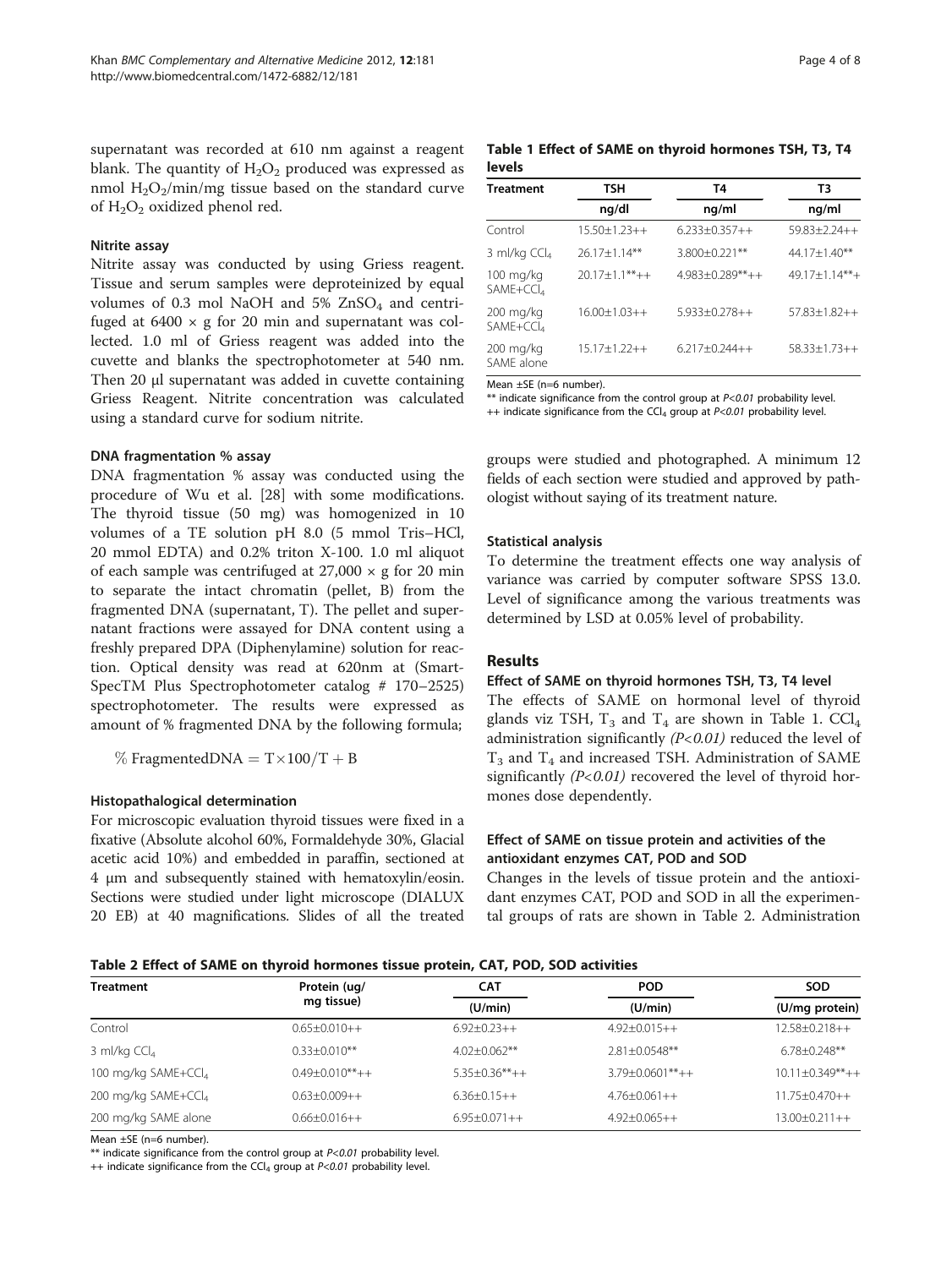| <b>Treatment</b>                | GST nM<br>/min/mg<br>protein | GSR nM<br>/min/mg<br>protein | GSHpx nM/<br>min/mq<br>protein | v-GT<br>(nM/min/mq)<br>protein) | OR nM<br>/min/mg<br>protein |
|---------------------------------|------------------------------|------------------------------|--------------------------------|---------------------------------|-----------------------------|
| Control                         | $95.67 + 2.03 + +$           | $59.84 + 2.30 + +$           | $41.67 + 0.97 + +$             | $2.99 + 0.45 + +$               | $149.11 + 2.00 + +$         |
| 3 ml/kg $CCl4$                  | $46.00 + 0.8$ **             | $34.96 + 1.44$ **            | 18.74+0.49**                   | $5.98 + 0.14$ **                | $87.50 + 1.48$ **           |
| 100 mg/kg SAME+CCl <sub>4</sub> | $60.83 + 1.42**++$           | $50.84 + 1.17** + +$         | $29.34 + 0.85***++$            | $3.98 + 0.25***++$              | $110.41 + 1.73***++$        |
| 200 mg/kg SAME+CCl4             | $87.67 + 2.70 + +$           | $56.51+1.74++$               | $38.34 + 1.42 + +$             | $3.05 + 0.16 + +$               | $146.63 + 1.16 + +$         |
| 200 mg/kg SAME alone            | $95.17 + 2.83 + +$           | $61.51 + 1.97 + +$           | $42.34 + 1.38 + +$             | $3.00+0.07++$                   | $150.46 + 1.42 + +$         |

Table 3 Effect of SAME on thyroid GST, GSR, GSHpx, GGT, QR

Mean ±SE (n=6 number).

\*\* indicate significance from the control group P<0.01 probability level.

++ indicate significance from the CCl<sub>4</sub> group at  $P<0.01$  probability level.

of  $CCl<sub>4</sub>$  significantly (P<0.01) decreased the amount of protein as well as the activities of the antioxidant enzymes CAT, POD and SOD as compared with the control group. Co-administration of SAME significantly  $(P<0.01)$  recovered the toxicity of CCl<sub>4</sub> in thyroid tissue in a dose-dependent manner.

#### Effect of SAME on thyroid levels of GST, GR, GSH-Px, GGT and QR

The protective effect of SAME on the activities of the enzymes GST, GR, GSH-Px, γ-GT, and quinone reductase is shown in Table 3. Compared with the control group,  $CCl<sub>4</sub>$  treatment in rats significantly ( $P<sub>0.01</sub>$ ) decreased the activity of GST, GSR, GSH-Px and quinone reductase, whereas the activity of γ-GT was increased.

Co-treatment of CCl4-intoxicated rats with SAME markedly decreased the levels of γ-GT but increased the activity of GST, GR, GSH-Px and quinone reductase in a dose-dependent manner.

#### Effect of SAME on thyroid levels of GSH, TBARS,  $H_2O_2$ , and nitrites

Changes in the tissue content of TBARS,  $H_2O_2$ , GSH and nitrites are shown in Table 4. Compared with the control group, administration of CCl4 significantly decreased  $(P<0.01)$  the levels of GSH but significantly increased the levels of nitrites,  $H_2O_2$ , and TBARS contents. Coadministration of SAME significantly  $(P<0.01)$  increased the levels of GSH and decreased TBARS levels at both doses, whereas  $H_2O_2$  and nitrite contents were ameliorated significantly  $(P<0.01)$  only at 200 mg/kg of SAME. However, administration of SAME alone did not show significant changes as compared with the control group.

# Effect of SAME on thyroid % DNA, tissue weight (TW), and relative tissue weight (RTW)

Protective effects of SAME against  $CCl<sub>4</sub>$  administration on rat thyroid weight, relative tissue weight and % DNA fragmentation by DPA methods are shown in Table [5](#page-5-0). Administration of  $\text{CCl}_4$  significantly increased (P<0.01) thyroid weight and relative thyroid weight and % DNA when compared to control group. DNA damages was significantly  $(P<0.01)$  recovered by SAME. Tissue weight and relative tissue weight of thyroid gland was significantly  $(P< 0.01)$  decreased to normal levels at dose dependent manner. Non significant variation was found with SAME alone.

#### Effect of SAME on the histopathology of thyroid tissue

Administration of  $\text{CCl}_4$  caused significant colloid depletion and hypertrophy. Congestion in blood vessels and degradation of follicular shape caused hyperplasia in follicular cells (Figure [1\)](#page-5-0). Co-treatment with 100 mg/kg and 200 mg/kg SAME significantly reversed the injuries close to those seen in control rats. Rats administered

Table 4 Effect of SAME on thyroid GSH, TBARS,  $H_2O_2$ , nitrite

| <b>Treatment</b>                | GSH (µM/g tissue)   | TBARS(nM /min/mg protein) | $H_2O_2$ (nM/min/mg tissue) | Nitrite (µM/ml)    |
|---------------------------------|---------------------|---------------------------|-----------------------------|--------------------|
| Control                         | $4.590\pm0.29++$    | $9.66 + .66 + +$          | $6.5+0.48++$                | $48.0+2.38++$      |
| 3 ml/kg $CCl4$                  | $2.82 + 0.06**$     | $19.02 + 0.44**$          | $11.3 + 1.05$ **            | $62.0 + 2.14**$    |
| 100 mg/kg SAME+CCl <sub>4</sub> | $4.06 + 0.19** + +$ | $14.33 + 0.49** + +$      | $10.0 + 0.36$ **            | $52.8 + 2.85***++$ |
| 200 mg/kg SAME+CCl <sub>4</sub> | $4.50+0.20++$       | $13.16 + 0.60***++$       | $6.5+0.48++$                | $44.2 + 2.06 + +$  |
| 200 mg/kg SAME alone            | $4.73 + 0.198 + +$  | $11.33 + 0.76 + +$        | $6.13+0.38++$               | $41.3+2.09++$      |

Mean ±SE (n=6 number).

\*\* indicate significance from the control group at  $P < 0.01$  probability level.

++ indicate significance from the CCl<sub>4</sub> group at  $P<0.01$  probability level.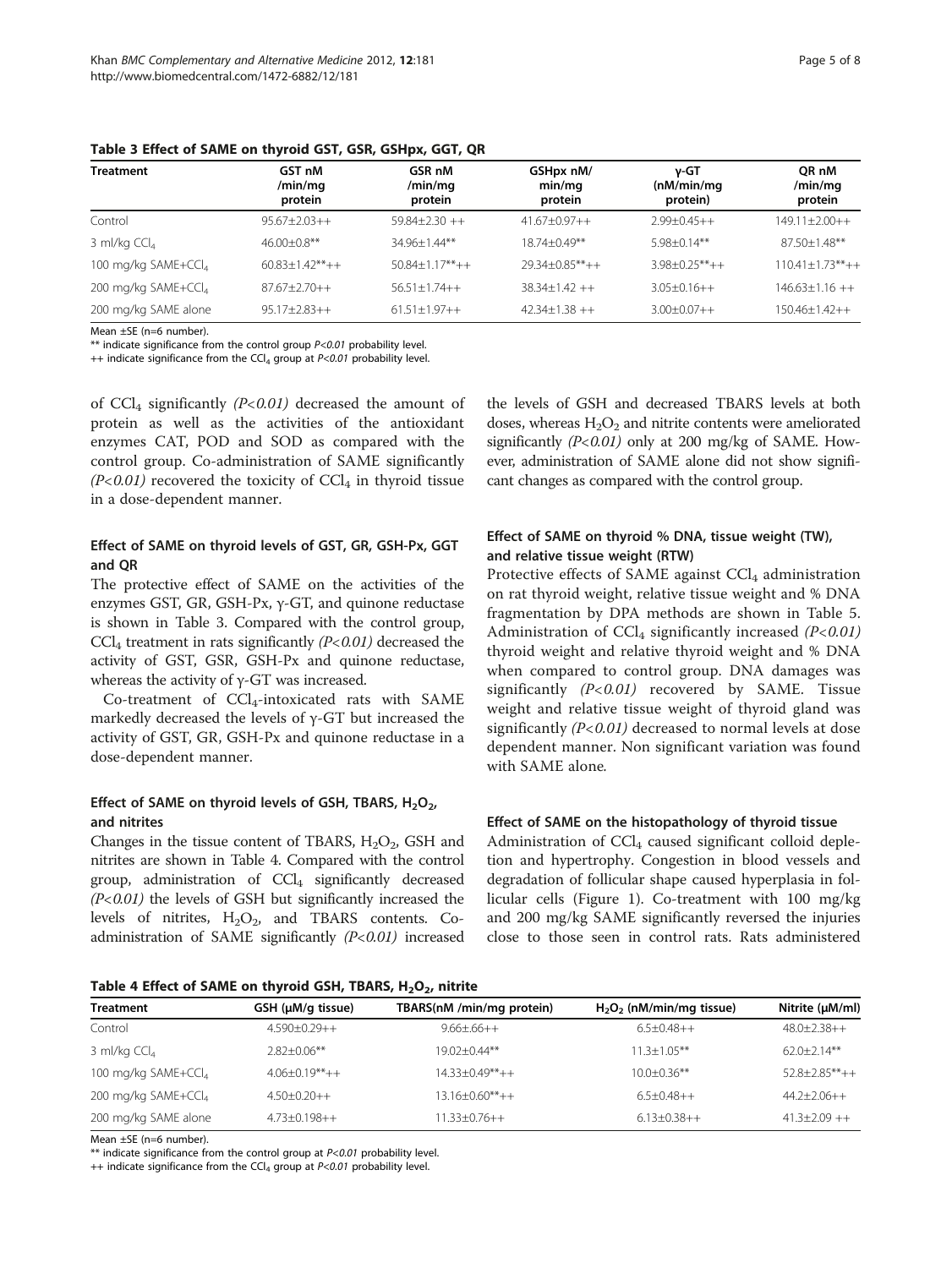<span id="page-5-0"></span>Table 5 Effect of SAME on thyroid % DNA, TW, RTW

| Treatment                          | DNA %               | TW mg               | <b>RTW</b>           |
|------------------------------------|---------------------|---------------------|----------------------|
| Control                            | $48.83+2.32++$      | $55.83 + 2.70 + +$  | $0.553 + 0.02 + +$   |
| 3 ml/kg $CCl4$                     | 68.64±2.05**        | 79.67+2.29**        | $0.797 \pm 0.09$ **  |
| 100 mg/kg<br>SAME+CCl <sub>4</sub> | $57.25 + 1.80$ **++ | $67.83 + 2.44***++$ | $0.673 + 0.03** + +$ |
| 200 mg/kg<br>SAME+CCl <sub>4</sub> | $49.40 + 3.80 + +$  | $57.83 + 2.06 + +$  | $0.573 + 0.06 + +$   |
| 200 mg/kg<br>SAME alone            | $48.33+2.62++$      | $56.17 + 2.52 + +$  | $0.567 + 0.05 + +$   |

Mean ±SE (n=6 number).

\*\* indicate significance from the control group at  $P < 0.01$  probability level, respectively.

++ indicate significance from the CCl<sub>4</sub> group at  $P<0.01$  probability level, respectively.

SAME showed normal histology with mild congestion in blood vessels (Table [6](#page-6-0)).

#### **Discussion**

The present study was conducted to ascertain the in-vivo protective effect of SAME against  $CCl<sub>4</sub>$ induced thyroid toxicity in rats. Our results showed that administration of  $CCl_4$  depleted the levels of thyroid hormones (i.e., secretion of  $T_3$  and  $T_4$ ) and elevated the TSH level in the serum of rats, effects that were reversed by SAME administration. Similar results have been reported by the administration of 10 mg/kg PTU and 100 mg/kg PB in rats, which caused depletion of thyroid hormones and elevated the levels of TSH [[4\]](#page-6-0). Antioxidant enzymes have key roles in detoxification of the free radicals and

reactive oxygen species (ROS) produced during exposure to toxic chemicals and metabolism of various xenobiotics. Our results showed that  $CCl<sub>4</sub>$  intoxication caused the depletion of tissue protein and activities of the antioxidant enzymes CAT, POD and SOD. Co-administration of SAME markedly erased the toxicity of  $CCl<sub>4</sub>$  and the enzymatic activities of CAT, POD and SOD towards the normal range. The ameliorating effects of SAME against the toxicity of  $\text{CCl}_4$  might be due to the presence of ascorbic acid, sesquiterpenoids, flavonoids and saponins [\[29\]](#page-7-0). The glutathione system includes glutathione, glutathione reductase, glutathione peroxidases and glutathione S-transferases. We showed here that treatment with  $CCl<sub>4</sub>$ decreased the activities of GST, GR, GSH-Px and quinone reductase, whereas the activity of γ-GT was increased. Decreases in the activity of GST might be due to the decreased availability of GSH content and increased lipid peroxidation. Co-administration of SAME erased the intoxication caused by. Similar observations were reported by Sreelatha et al. [\[30\]](#page-7-0). GSH is an important protein thiol that plays the main part in the catalysis of various metabolic activities and coordinates the defense system of the body against oxidative stress. Deficiency of GSH within living cells causes various disorders, oxidative stress and cellular injuries. Administration of  $CCl<sub>4</sub>$ decreased GSH contents but increased the levels of nitrites,  $H_2O_2$ , and TBARS as compared with the control group. Nitrites are produced in livers treated with  $\text{CCI}_4$ , which in turn are converted into peroxynitrites in the acidic medium of  $\text{CCl}_4$ . These peroxynitrite anions oxidize

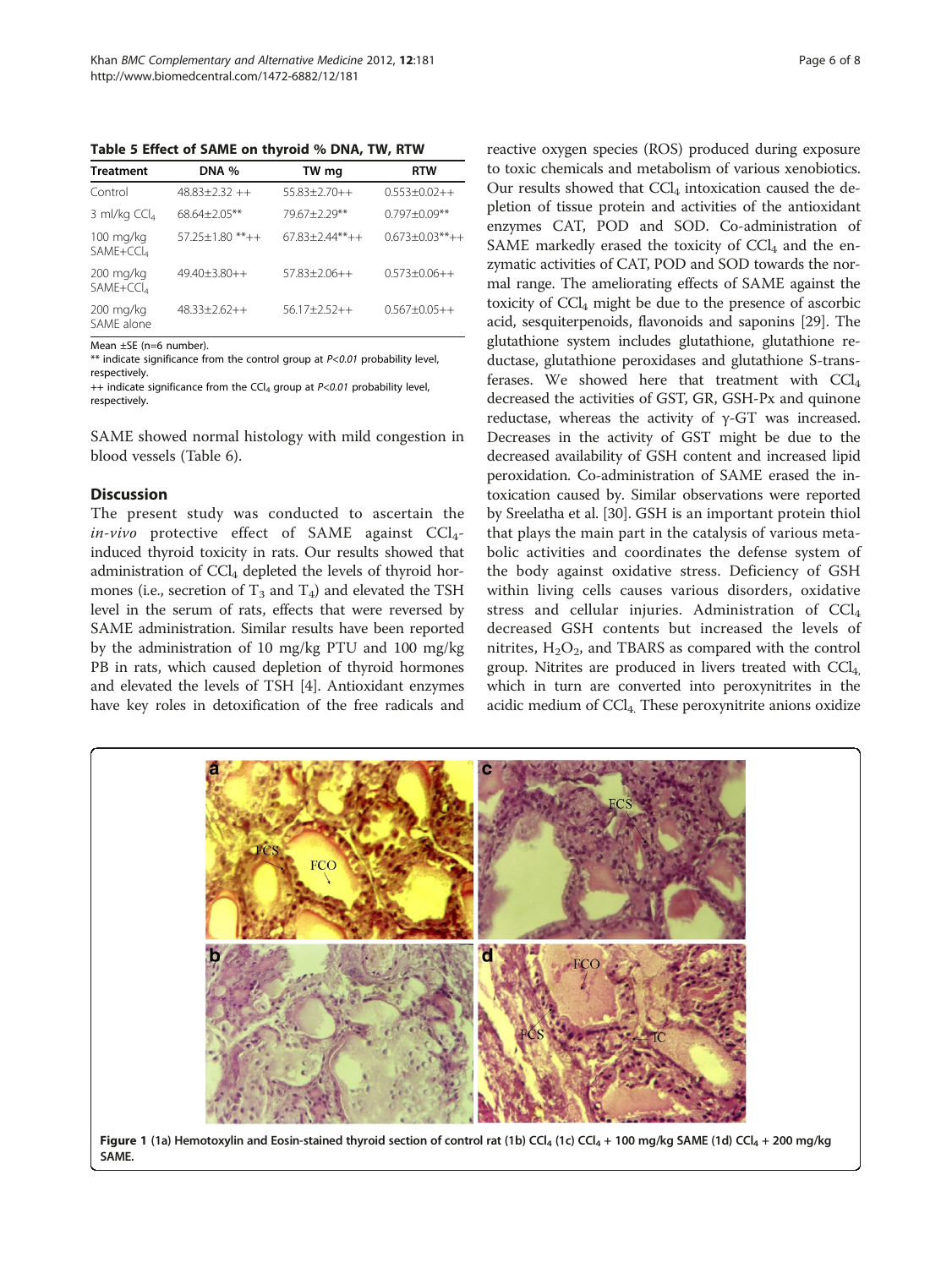| <b>Treatment</b>                | <b>Colloids depletion</b> | Hypertrophy | Hyperplasia              | <b>Blood vessel congestion</b> | <b>Follicular architecture</b> |
|---------------------------------|---------------------------|-------------|--------------------------|--------------------------------|--------------------------------|
| Control                         | $\sim$                    | $\sim$      | $\hspace{0.1mm}$         | $\sim$                         | $\sim$                         |
| 3 ml/kg $CCl4$                  | $+++$                     | $+++$       | $+++$                    | $+++$                          | $+++$                          |
| 100 mg/kg SAME+CCl <sub>4</sub> |                           | $-$ /+      | $\overline{\phantom{a}}$ | $-$ /+                         | $-$ /+                         |
| 200 mg/kg SAME+CCl <sub>4</sub> | $\overline{\phantom{a}}$  | $\sim$      | $\sim$                   | $-+$                           | $\sim$                         |
| 200mg/kg SAME alone             | $\sim$                    | $\sim$      | $\overline{\phantom{a}}$ | $\overline{\phantom{a}}$       | $\,$                           |

<span id="page-6-0"></span>Table 6 Effect SAME on thyroid histopathology

-, normal; −/+, mild; ++, medium; +++, severely damaged.

biomolecules, which eventually leads to lipid peroxidation [[31](#page-7-0)]. Co-administration of rutin and SAME significantly recovered GSH-decreased TBARS,  $H_2O_2$  and nitrite contents. Similar observations were observed by Srinivasan et al. [\[32\]](#page-7-0) upon chronic administration of  $\text{CCL}_4$  in the livers and kidneys of rats. The present study showed that CCl4 increased tissue weight, relative tissue weight, and % DNA fragmentation, which was also revealed by the DNA ladder assay [9]. Similar observations were observed by Rodriguez et al. [\[33\]](#page-7-0) in rats with 2-month treatments with 1% potassium perchlorate. Administration of  $\text{CCI}_4$  caused significant colloid depletion and hypertrophy, blood-vessel congestion, and hyperplasia of follicular cells. Cotreatment with SAME significantly erased such injuries close to those seen in control rats. Similar observations were reported by Hooth et al. [\[34\]](#page-7-0) during exposure to drinking water containing sodium chlorate in rats.

#### Conclusion

These results demonstrate that administration of SAME may be useful in the treatment and prevention of thyroid oxidative stress associated abnormalities.

#### Abbreviations

GSH: Reduced glutathione; GSSG: Oxidized glutathione; BSA: Glutathione reductase gamma-glutamyl p-nitroanilide, glycylglycine, bovine serum albumin; DTNB: 1,2-dithio-bis nitro benzoic acid; CDNB: 1-chloro-2,4 dinitrobenzene; NADPH: Reduced nicotinamide adenine dinucleotide phosphate; FAD: CCl<sub>4</sub> flavine adenine dinucleotide; TBA: glucose-6phosphate Tween-20, 2,6-dichlorophenolindophenol, thiobarbituric acid; TCA: Picric acid sodium tungstate, sodium hydroxide, trichloroacetic acid; PCA: Perchloric acid.

#### Competing interests

The author declares that they have no competing interests.

#### Author's contributions

RAK made a significant contribution to design, analyses of data and drafting of the manuscript. The author read and approved the final manuscript.

#### Received: 25 May 2012 Accepted: 4 October 2012 Published: 9 October 2012

#### References

- Malik R, Hodgson H: The relationship between thyroid gland and the liver. Q J Med 2002, 95:559.
- Hill RN, Erdreich LS, Paynter OE, Roberts PA, Rosenthal SL, Wilkinson C: Thyroid follicular cell carcinogenesis. J Fundamental Appl Toxicol 1989, 12:629.
- 3. Hard GC: Recent development in the investigation of thyroid regulation and thyroid carcinogenesis. Environ Health Perspect 2000, 106:427–436.
- 4. Glatt CM, Ouyang M, Welsh W, Green JW, Connor JO, Frame SR, Everds NE, Piondexter G, Snajdr S, Delker DA: Molecular charterization of thyroid toxicity; anchoring gene expression profile to biochemical and pathological end points. Environ Health Perspect 2005, 113:1354.
- 5. Khan MR, Rizvi W, Khan GN, Khan RA, Shaheen S: Carbon tetrachloride induced nephrotoxicity in rats: protective role of Digera muricata. J ethanopharmacol 2009, 122:91.
- 6. Dogukan A, Akpolat N, Celiker H, Ilhan N, Bahcecioglu IH, Gunal AI: Protective effect of interferon-alpha on carbon tetrachloride-induced nephrotoxicity. J Nephrol 2003, 16:81.
- 7. Weber LW, Boll M, Stampfl A: Hepatotoxicity and mechanism of action of haloalkanes: carbon tetrachloride as a toxicological model. Critical Review Toxicol 2003, 33:105.
- 8. Jia G, Tohyama C, Sone H: DNA damage triggers imbalance of proliferation and apoptosis during development of preneoplastic foci in liver of long-evans cinnamon rats. Int J Oncol 2002, 21:755.
- 9. Poirier MC: Chemical induced DNA damage and human cancer risk. Nature cancer review 2004, 4:630.
- 10. Trere D, Zilbering A, Dittus D, Kim P, Ginsberg PC, Daskal I: AgNOR quantity in needle biopsy specimens of prostatic adenocarcinomas: correlation with proliferation state, Gleason score, clinical stage, and DNA content. J Clinic Pathol 1996, 49:209–213.
- 11. Koche DK, Shirsat RP, Imran S, Nafees M, Zingare AK, Donode KA: Ethnomedicinal survey of nageria wild life sanctuary, district Gondia (M.S.). India- Part II. Ethnobotl Leaflets 2008, 12:532–537.
- 12. Khan MR, Haroon J, Khan RA, Bokhari J, Rashid U: Prevention of KBrO<sub>3</sub>induced cardiotoxicity by Sonchus asper in rat. J Med Plants Res 2011, 5(12):2514–2520.
- 13. Khan RA, Khan MR, Sahreen S, Bukhari J: Prevention of CCl<sub>4</sub>-induced nephrotoxicity with Sonchus asper in rat. Food Chem Toxicol 2010, 23:1304–1321.
- 14. Sammon AM: Protease inhibitors and carcinoma of the esophagus. Cancer 1998, 83:405–408.
- 15. Thomson B, Shaw IA: Comparison of risk and protective factors for colorectal cancer in the diet of New Zealand Maori and non-Maori. Asian Pacific J Cancer Prevention 2002, 3:319-324.
- 16. Antonio A, Souza A, Brito RM: Oral anti-inflammatory and anti-ulcerogenic activities of a hydroalcoholic extract and partitioned fraction of Turnera ulmifolia (Turneaceae). J Ethnopharmacol 1988, 61:215.
- 17. Didry N, Dubreuill L, Trotin F, Pinkas M: Antimicrobial activity of aerial parts of Drossera pelitata Smith on oral bacteria. J Ethnopharmacol 1998, 60:91.
- 18. Chance B, Maehly AC: Assay of catalase and peroxidases. Methods Enzymol 1955, 11:764.
- 19. Kakkar P, Das B, Viswanathan PN: A modified spectrophotomateric assay of supperoxide dimutase. Indian J Biochem Biophys 1984, 21:130.
- 20. Habig WH, Pabst MJ, Jakoby WB: Glutathione-S-transferases: the first enzymatic step in mercapturic acid formation. J Biol Chem 1974, 249:7130.
- 21. Carlberg I, Mannervik EB: Glutathione level in rat brain. J Biol Chem 1975, 250:4475.
- 22. Mohandas J, Marshal JJ, Duggin GG, Horvath JS, Tiller DJ: Differential distribution of glutathione and glutathione-related enzymes in rabbit kidney. Possible implications in analgesic nephropathy. Biochemical Pharmacol 1984, 33:1801.